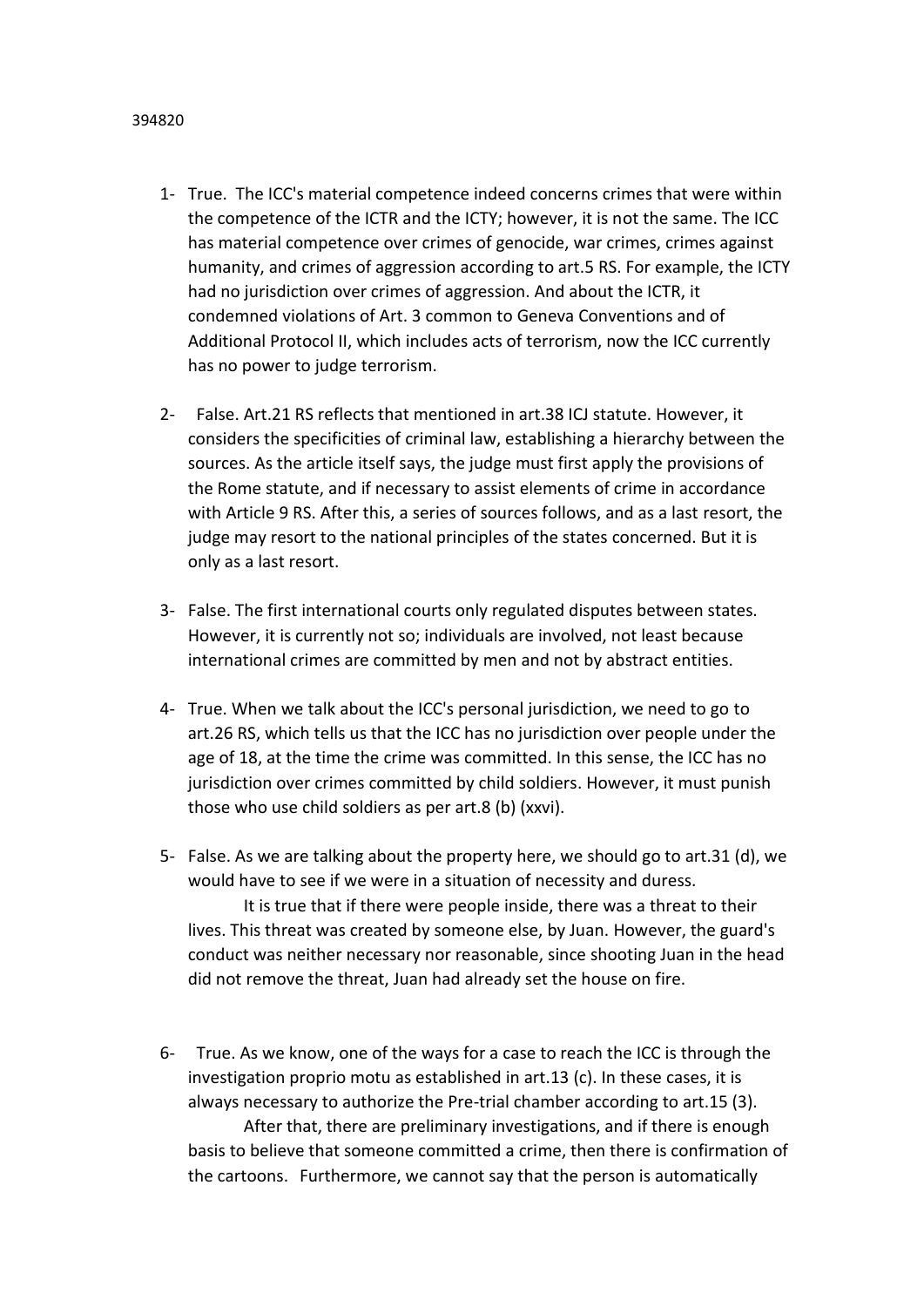condemned because the pre-trial chamber on hearing the accusations, with the prosecutor and the accused present, may consider that the accusations are unfounded.

- 7- True. We are facing an international conflict, and Hakim's action constitutes the attempt to carry out an act of war crime according to art.8 (b) (ix). The attempt is punished by art.25 (f), now Hakim never threw the bomb, but it was found to put the bomb, and that was the beginning of the action. On the other hand, he did not voluntarily give up, so he must be punished for the attempt.
- 8- False. Having a public procedure allows the judgment to be evaluated by the general public, thus preventing the court's arbitrary and unjust acts. However, this principle can be limited, as we see in art.64 (7), 67 (1), and 74 (5) RS, in order to protect the accused, victims or witnesses, or information that is confidential or sensitive.
- 9- False. When there is a request for review in accordance with art.84 RS, the court must again call the judgment of the first instance that issued the sentence initial, or constitute a new judgment of the lower court, or maintain its competence to hear the cause.
- 10- False. So that intoxication can be considered a form of exclusion from criminal liability under the terms of art.31 (b) RS. The person must be under a state of intoxication, for example, because he has used drugs; also, the person must be unable to analyze his conduct's unlawful character or to control the conduct. Moreover, it has to be an involuntary intoxication. If a soldier knows that he is going to the battlefield and still takes drugs, this will not remove criminal responsibility that may arise from the commission of a crime within the ICC's jurisdiction.
- 11- False. In addition to being able to be activated by the UN security council, nonmember states can also request under the terms of art.12 (3) RS through a declaration to the Registrar, that the ICC exercises jurisdiction over a certain crime and that they are obliged to cooperate with the court.
- 12- True. According to art.22 and art.23 RS we can see that no one can be criminally responsible if no law criminalizes that conduct at the time it was committed. However, unlike national systems, it does not have to be a written law; it can be an unwritten law. Unlike national law, ICL is heavily influenced by customary international law. Therefore, in ICL, only is necessary a sufficiently determined law (written or unwritten) that punishes the perpetrator's behavior.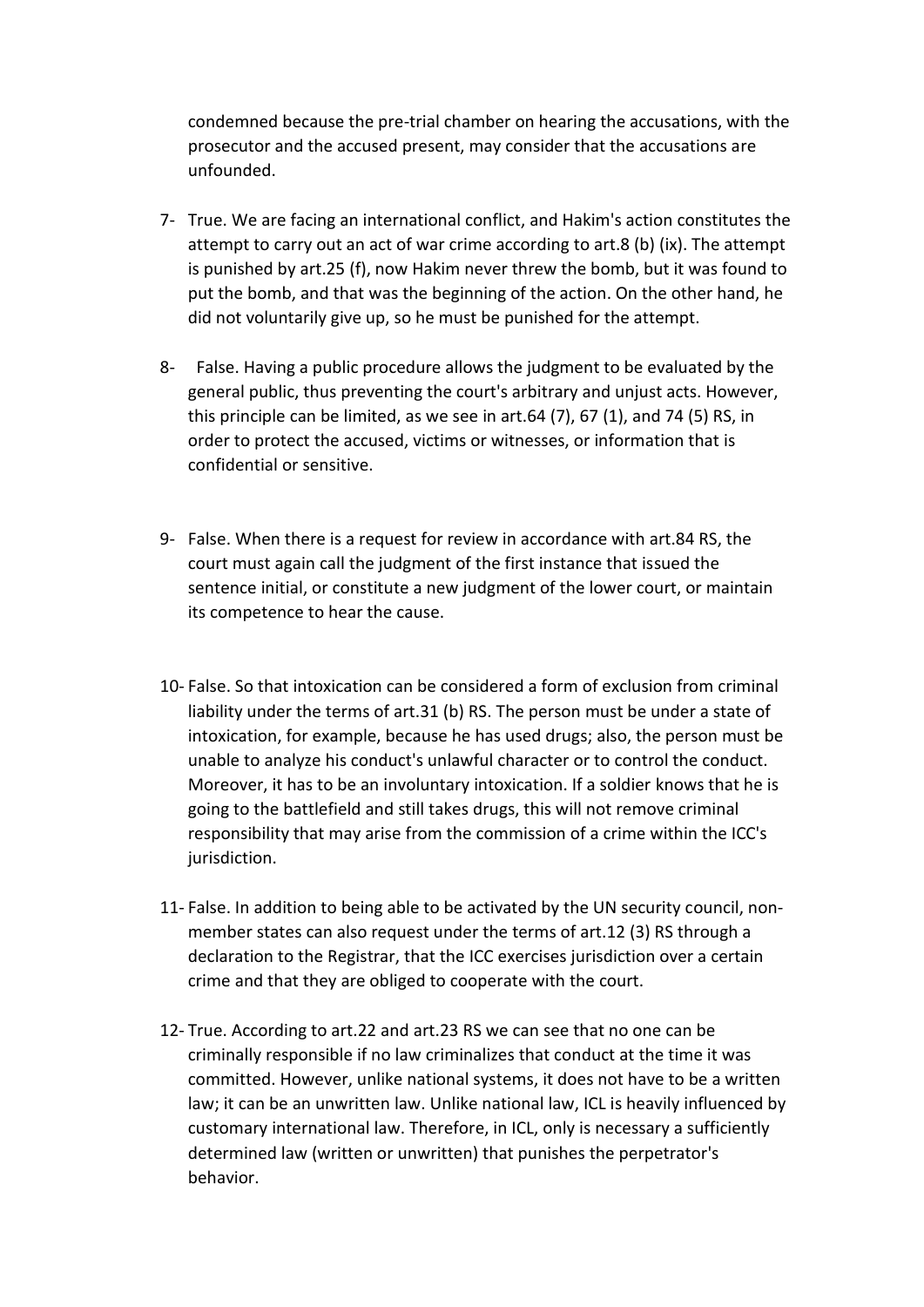II

First, it is necessary to see if we are dealing with the material competence of the ICC. In this specific case, we are facing a war crime, which is the ICC's responsibility under the terms of art.5 (c). We are facing an international conflict since we are talking about the dispute for territory between two states, state X and state Y, and therefore when looking for the acts that constitute a crime, we must go to art.8 (2) (ab).

## **We will see the responsibility of the director of Kazim prison**

Before, it is necessary to mention that Damian and Hiba, despite having already served the military forces of State Y, are now prisoners of war, and therefore, are not at the service of State Y, thus being covered by the Geneva conventions, more specifically by the 3rd convention.

Regarding the conduct towards Hiba, as we can see, State X could punish her disciplinarily for the fact that she fled, according to art.92 CG III; however, this punishment can never jeopardize her health status, nor leave you without access to basic sanitary conditions as established in art.29. We can then say that there were serious violations of the Geneva Convention.

Regarding the material elements, there was conduct on the part of Kazim, and this conduct can fulfill the acts referred to in art.8 (2) (ii-iii) since leaving Hiba without access to basic conditions is inhumane, as well as caused him a severe illness caused by the conditions to which he was subjected. This conduct had consequences since, as already said, it brought serious health problems to Hiba, as well as it was for 1 year in inhuman conditions. Furthermore, there is a causal link between Kazim's conduct and the crime since if Kazim had given dignified conditions, Hiba would not be like that.

Regarding the contextual elements, as we know, it was an international conflict, and Hiba was arrested for belonging to the enemy military force.

With regard to subjective elements, we have to go to art.30 RS. Kazim wanted to carry out that conduct, had the intention that Hiba would have that treatment and wanted to cause that consequence, and therefore there was intention and knowledge. Furthermore, he was also aware of the contextual element, the existence of an international conflict, since he was the head of that prisoner of war prison.

Here we have no way of excluding criminal liability, and therefore, about material jurisdiction, the ICC would have jurisdiction.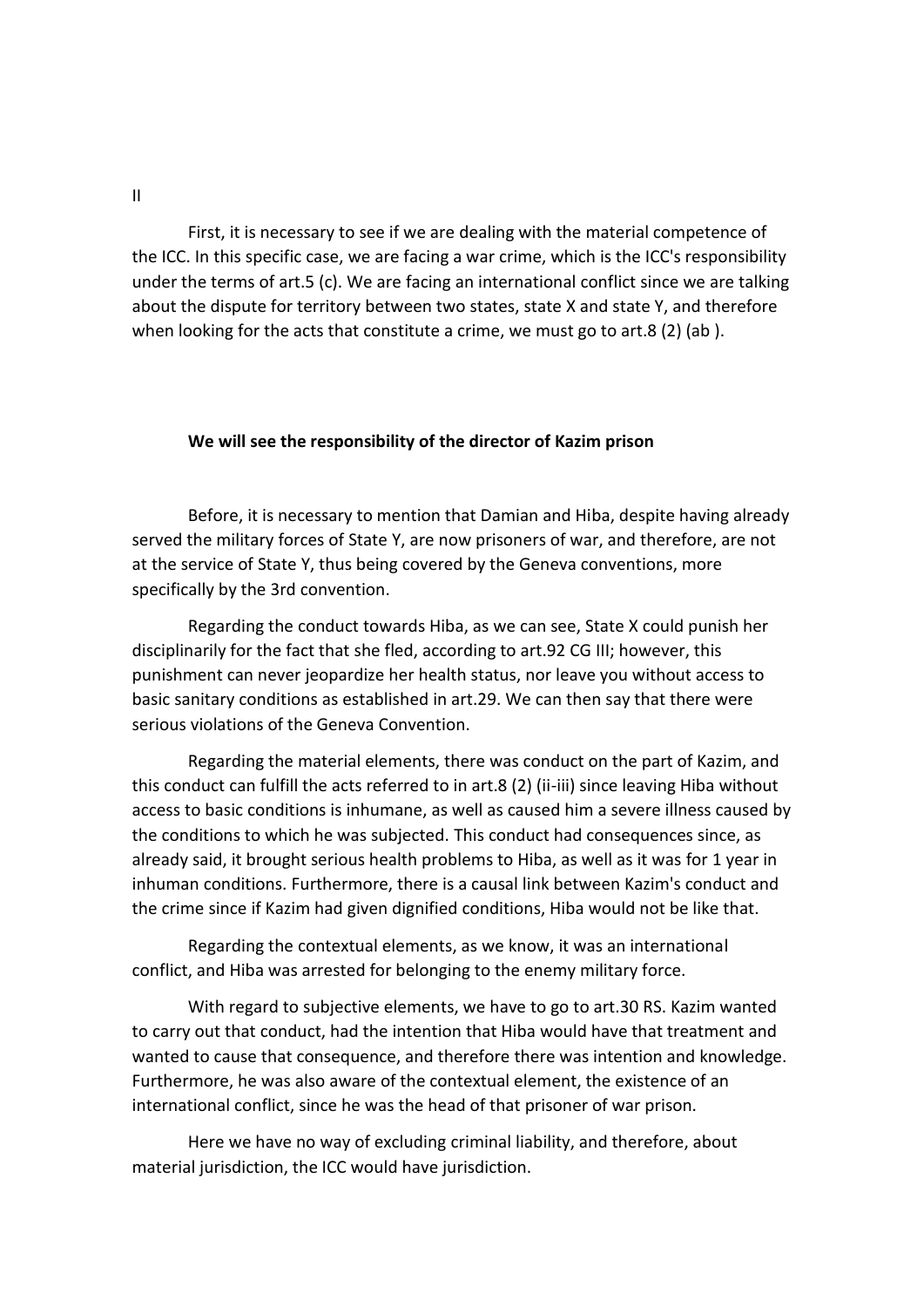Personal jurisdiction was also fulfilled since Kazim is a natural person according to art.25 (1) RS and over 18 years old (art.26 RS).The temporal jurisdiction is also fulfilled since Kazim was a national of state X that ratified RS, and therefore, according to art.12 nº3 RS, it was possible to exercise jurisdiction. Here there could be any of the 3 referral defined in art.13 RS.

## **Regarding conduct by Amani**

Once again, there is a serious violation of Geneva, since it is stated in art. 130 that a prisoner of war cannot be coerced into participating in the enemy state's military forces.

Regarding the material elements. Thus, Amani's conduct fits in art.8 (2) (v); this conduct had a consequence since it caused fear to prisoners who were coerced to ally themselves with enemy forces. There is a causal link between Amani's conduct and the soldiers' behavior since Amani's threat made prisoners of war join enemy forces.

Regarding the contextual element, we were once again facing an international conflict.

About the mental element, according to art.30 RS, Amani had the intention of coercing the military, as well as he wanted the prisoners of war to ally themselves with the forces of state X, besides he was aware of the existence of a military conflict because as the statement itself tells us, he was furious that State Y was winning, besides, he was the new head of the POW camp.

There is also no cause for exclusion of liability hereunder art.31 RS.

There was personal jurisdiction since Amani was a natural person and over 18 years old according to art.26 RS and temporal jurisdiction since Amani was part of state X, which was part of the Rome statute. There could be any of the 3 referrals defined in art.13 RS.

## **Regarding Asim's responsibility**

We can say that his conduct is provided for in art.8 (b) (xxv) since there is a direct attack on the civilian population, which is left with nothing to eat.

This conduct has consequences; the population of the state y runs out of food, and there is a causal link between the conduct of Asim and the protected interests since it was the blocking of food transport that prevented it from reaching citizens. About the contextual elements, too, once again, we know that we are facing an international conflict.

Regarding the mental element, in article 30 RS, Asim freely decided to destroy the food containers and wanted to cause that consequence, that is, that the people of